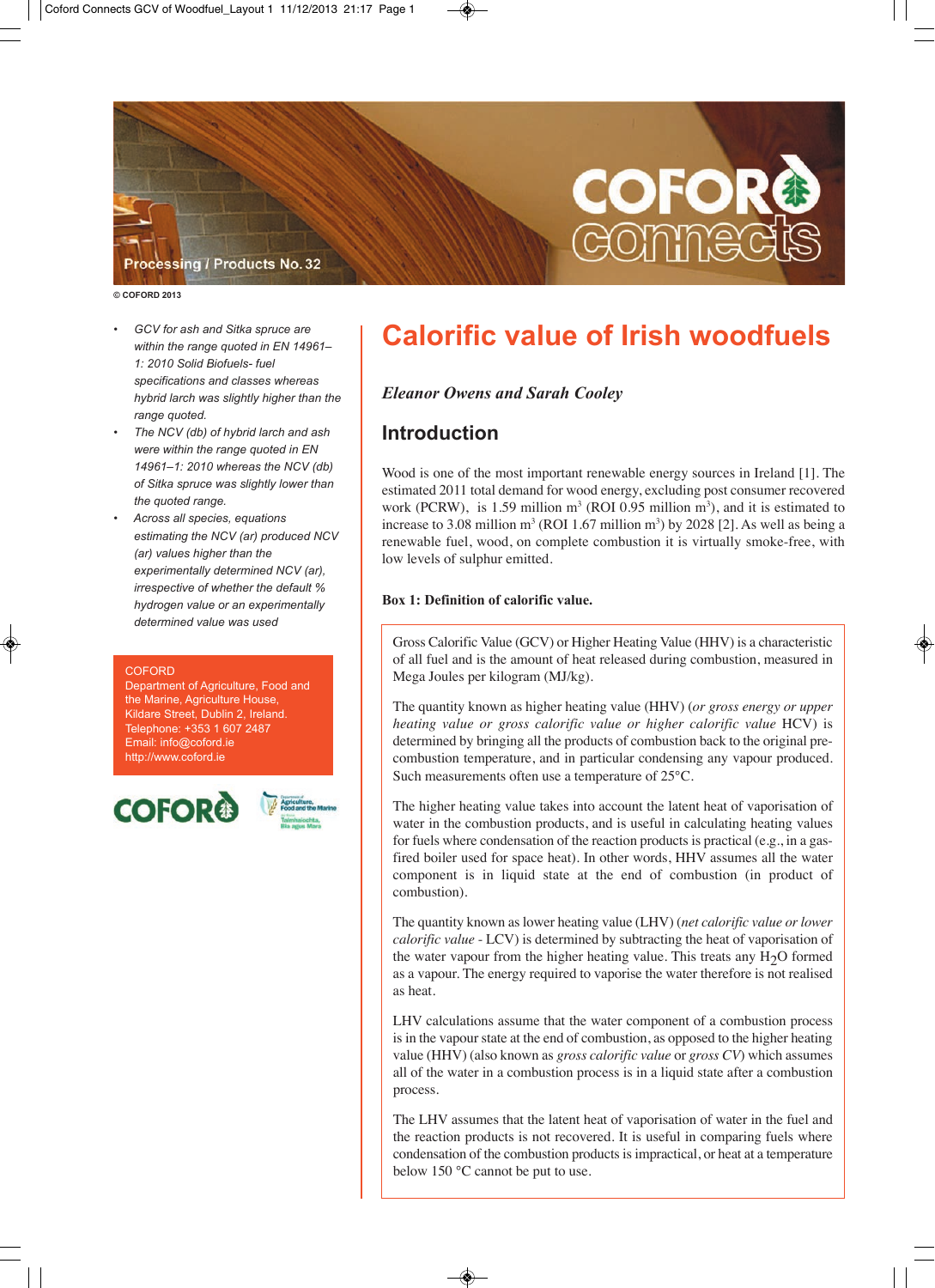GCV and NCV values are initially expressed on dry basis, and then on an "as received" basis which takes into account moisture content.

GCV(db) for a number of species, wood assortments, seasoning duration and harvesting time are presented in this note. Selected data have been converted to NCV (db) using the equation in EN 14918: 2009: *Solid biofuels – determination of calorific value*.

NCV (db) = GCV (db) –  $0.206*wH_d$  equation 1

where:

0.206 is the MJ/kg for  $1\%$  (m/m) of hydrogen in the fuel sample and  $w(H)<sub>d</sub>$  is the hydrogen content, in percentage by mass, of the moisture-free fuel. Typical default hydrogen values as well as experimentally-determined hydrogen values were used as a comparison.

To determine the NCV (as received) of a sample with a required moisture content (e.g. total moisture content as received  $(M(ar))$ , then the following conversion equation is used:

 $NCV(ar) = [GCV(db) - 0.206* w(H)<sub>d</sub>]*(1-0.01*M) - 0.02305*M$  equation 2  $0.02305*M$ 

### where:

0.02305 MJ/kg represents the evaporation heat needed for 1% (m/m) moisture and M is the moisture content of the fuel.

In transacting woodfuels, particularly in Scandinavia, the following equation is used to estimate the NCV(ar) for conifers (equation 3) and broadleaved species (equation 4)

| NCV(ar) conifers = $19.2 - (0.2164*M)$ | equation 3 |
|----------------------------------------|------------|
|----------------------------------------|------------|

 $NCV(ar)$  broadleaves =  $19.0 - (0.2144*M)$  equation 4

In this note, the NCV as experimentally determined is compared with the NCV as estimated by equations 3 and 4.

#### **Methods**

Woodfuel samples were taken from different species, wood assortments and harvesting and seasoning times from ForestEnergy 2006-08 sites. Unless otherwise specified, samples were taken from first thinning sites as outlined in COFORD Connects Note Harvesting/Transportation Nos. 26 and 27 [3, 4].

In the ForestEnergy programme, four assortments were harvested:

- 1. wholetree, including top and branches, chipped after a seasoning period, where the chips contain wood, bark, twigs, and some needles,
- 2. shortwood, 3 m, cleanly delimbed pulpwood, where the chip contains only wood and bark,
- 3. energy wood, 3m crudely delimbed logs, with some branch stubs, where the chips contain wood, bark, some twigs and some needles and
- 4. firewood, cut and split into 30 cm lengths, which consists of wood and bark.

Samples were taken at the time of felling (green samples) and after one or two summers' seasoning (brown samples). The green samples contained all the needles, while the brown samples of the wholetree and energy wood assortment had lost most of their needles. Most of the broadleaves were harvested in the dormant period, when there are no leaves on the trees, but some of the 'green' samples still contained some leaves. In the 'brown' samples all the leaves had disappeared.

Gross calorific value (GCV) was determined using a 6300 Parr bomb calorimeter, in accordance with European Standard (EN) 14918: 2009: [5]. Determination of GCV was carried out at constant volume in the calorimeter, which was calibrated using combustion of certified benzoic acid. All samples were allowed to reach equilibrium moisture content with the laboratory atmosphere before analysis. Moisture content was determined at the same time as calorific value, and subsequently used to calculate GCV on a dry basis (db) [6]. NCV was calculated from the GCV (db). GCV averages were estimated based on three or five replicate determinations, calculated on a dry basis. The standard deviation (SD of replicate samples was also determined (the standard deviation shows how much variation there is between samples).

#### **Results**

In Table 1, GCVs for Sitka spruce (wholetree, shortwood, energy wood and firewood assortments) from eight of the ForestEnergy programme sites, and one further site (Lismore) are presented. At 7 of the 9 locations, trees or logs were seasoned for one summer or for two summers in some locations. CV did not vary significantly across the geographical location or assortments (Table 1). However, it appears that on seasoning (one summer), the GCV of all assortments, irrespective of locations, decreased slightly over the first summer. This may be explained by assortments drying out, and needles and bark falling off during seasoning (these contain aromatic oils and other combustible, high calorific value compounds). However, for locations where seasoning took place over two summers (Abbeyfeale and Croaghrimcarra) an increase in GCV to one similar to the green sample GCV was observed. This result cannot be explained and will require further analysis.

GCV of freshly-felled Sitka spruce was in the range of 18.46– 20.03 MJ/kg, with an average of 19.63 MJ/kg. Values for seasoned (one summer) Sitka spruce were in the range 17.85- 19.81MJ/kg, with an average of 18.85 MJ/kg.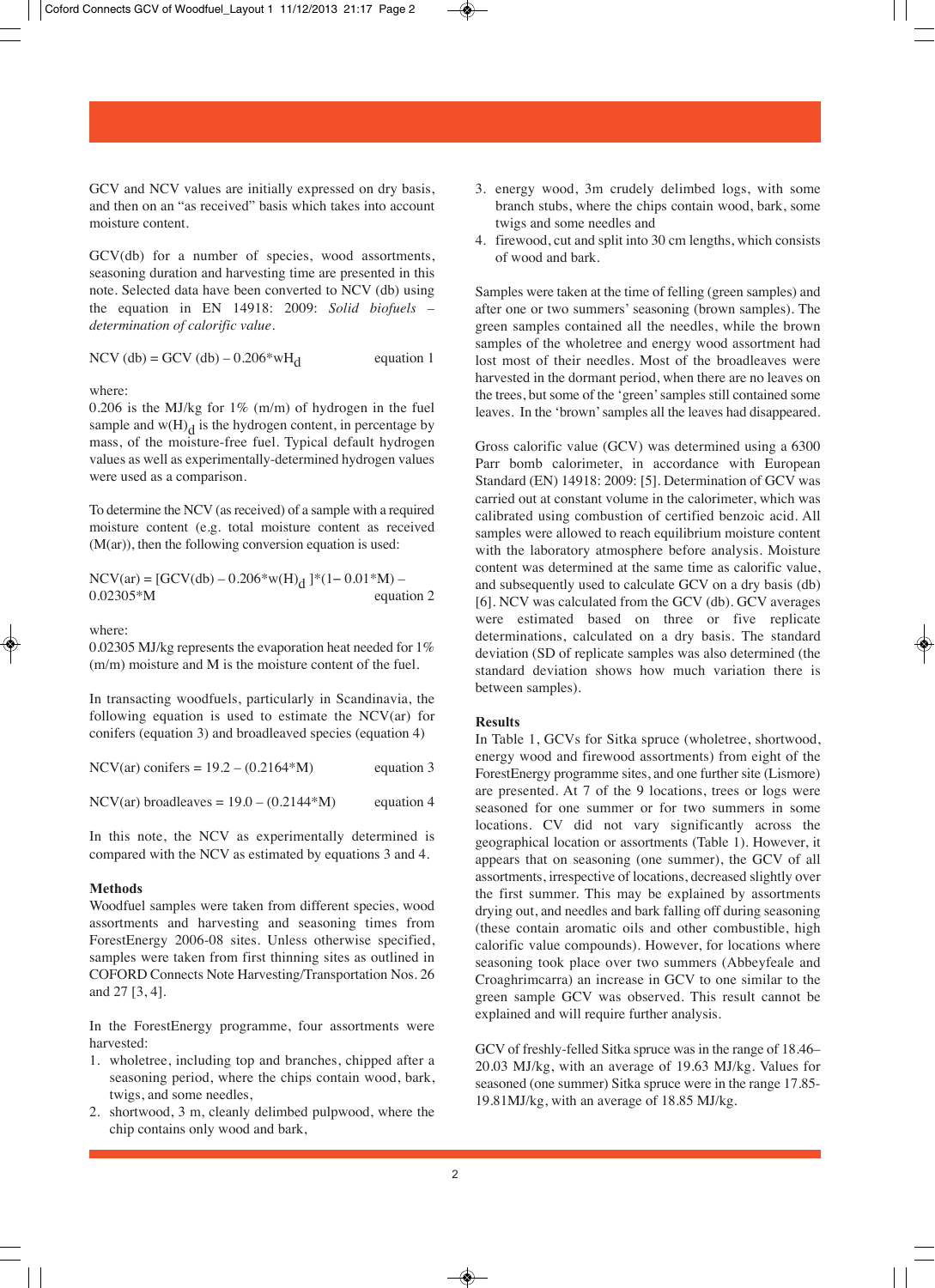|    | out 1 11/12/2013 21:17 Page 3                              |       |                            |           |  |
|----|------------------------------------------------------------|-------|----------------------------|-----------|--|
|    |                                                            |       |                            |           |  |
|    | spruce assortments, with varying seasoning duration and at |       |                            |           |  |
| ıt | Condition (and<br>storage duration)                        | Mean  | GCVMJ/Kg<br>Standard       | Site      |  |
|    | Green                                                      | 19.83 | 0.24                       | Woodberry |  |
|    | Brown (5 months)                                           | 17.85 | 0.40                       |           |  |
|    | Brown (16 months)                                          | 20.18 | 0.12                       |           |  |
|    | $\sim$ $\sim$ $\sim$                                       | 40.70 | 0 <sup>0<sub>1</sub></sup> |           |  |

**Table 1: GCV (db) of Sitka spruce assortments, with varying seasoning duration and at different locations.**

| Site           | Assortment | Condition (and<br>storage duration) | Mean  | GCVMJ/Kg<br>Standard |
|----------------|------------|-------------------------------------|-------|----------------------|
| Abbeyfeale     | <b>WT</b>  | Green                               | 19.83 | 0.24                 |
|                |            | Brown (5 months)                    | 17.85 | 0.40                 |
|                |            | Brown (16 months)                   | 20.18 | 0.12                 |
|                | SW         | Green                               | 19.79 | 0.24                 |
|                |            | Brown (5 months)                    | 18.07 | 0.26                 |
|                |            | Brown (16 months)                   | 19.85 | 0.11                 |
|                | EW         | Green                               | 19.54 | 0.12                 |
|                |            | Brown (5 months)                    | 18.01 | 0.16                 |
|                | FW         | Green                               | 19.78 | 0.08                 |
| Ballybofey     | WT         | Green                               | 19.96 | 0.07                 |
|                |            | Brown (5 months)                    | 18.96 | 0.13                 |
|                | SW         | Green                               | 19.95 | 0.04                 |
|                |            | Brown (5 months)                    | 19.52 | 0.07                 |
|                | EW         | Green                               | 19.94 | 0.02                 |
|                |            | Brown (5 months)                    | 19.75 | 0.04                 |
|                | <b>FW</b>  | Green                               | 19.86 | 0.06                 |
| Bweeng         | <b>WT</b>  | Green                               | 19.86 | 0.03                 |
|                |            | Brown (5 months)                    | 18.49 | 0.21                 |
|                | SW         | Green                               | 19.58 | 0.07                 |
|                |            | Brown (5 months)                    | 18.07 | 0.05                 |
|                | EW         | Green                               | 19.46 | 0.02                 |
|                |            | Brown (5 months)                    | 18.07 | 0.12                 |
|                | <b>FW</b>  | Green                               | 19.55 | 0.03                 |
| Swan           | <b>WT</b>  | Green                               | 20.00 | 0.18                 |
|                |            | Brown (6 months)                    | 18.64 | 0.26                 |
|                | SW         | Green                               | 18.64 | 0.41                 |
|                |            | Brown (6 months)                    | 19.42 | 0.15                 |
|                | EW         | Green                               | 19.80 | 0.16                 |
|                |            | Brown (6months)                     | 18.64 | 0.04                 |
|                | <b>FW</b>  | Green                               | 19.53 | 0.08                 |
|                |            | Brown (6 months)                    | 18.64 | 0.24                 |
| Croaghrimcarra | <b>WT</b>  | Green                               | 19.48 | 0.07                 |
|                |            | Brown (6 months)                    | 19.22 | 0.10                 |
|                |            | Brown (14 months)                   | 20.18 | 0.04                 |
|                | SW         | Green                               | 19.55 | 0.04                 |
|                |            | Brown (6 months)                    | 19.25 | 0.02                 |
|                |            | Brown (14 months)                   | 19.38 | 0.17                 |
|                | EW         | Green                               | 19.47 | 0.07                 |
|                |            | Brown (6 months)                    | 19.10 | 0.05                 |
|                | FW         | Green                               | 19.68 | 0.04                 |

| Site       | Assortment | Condition (and<br>storage duration) | Mean  | GCVMJ/Kg<br>Standard |
|------------|------------|-------------------------------------|-------|----------------------|
| Woodberry  | <b>WT</b>  | Green                               | 19.58 | 0.03                 |
|            |            | Brown (6 months)                    | 19.56 | 0.23                 |
|            | SW         | Green                               | 19.79 | 0.14                 |
|            |            | Brown (6 months)                    | 19.51 | 0.18                 |
|            | EW         | Green                               | 19.64 | 0.07                 |
|            |            | Brown (6 months)                    | 19.32 | 0.17                 |
|            | <b>FW</b>  | Green                               | 19.76 | 0.10                 |
| Kilbrin    | <b>WT</b>  | Green                               | 20.03 | 0.18                 |
|            |            | Brown(6 months)                     | 19.81 | 0.08                 |
|            | SW         | Green                               | 19.98 | 0.49                 |
|            |            | Brown (6 months)                    | 19.54 | 0.57                 |
|            | EW         | Green                               | 18.46 | 0.98                 |
|            |            | Brown (6months)                     | 18.64 | 0.16                 |
|            | <b>FW</b>  | Green                               | 19.31 | 0.08                 |
|            |            | Brown (6months)                     | 18.64 | 0.26                 |
| Stradbally | <b>WT</b>  | Green                               | 19.54 | 0.17                 |
| Lismore    | <b>WT</b>  | Green                               | 20.03 | 0.14                 |
|            |            |                                     |       |                      |

The Swan and Kilbrin sites were harvested and seasoned during 2006, whereas the remaining sites were harvested and seasoned from 2007 to 2008.

Hybrid larch, with a mean GCV of 20.57 MJ/kg and 20.27 MJ/kg for freshly-felled and seasoned material, respectively, had a slightly higher GCV than Sitka spruce over all assortments and seasoning durations. Interestingly, from the limited number of samples studied, hybrid larch did not appear to have experienced the same decrease in GCV on seasoning.

# **Table 2: GCV (db) of hybrid larch assortments seasoned over one summer at four sites.**

| <b>Site</b>    | Assortment  | Condition (and    |       | GCVMJ/Kq |  |
|----------------|-------------|-------------------|-------|----------|--|
|                |             | storage duration) | Mean  | Standard |  |
| Ballybofey     | Wholetree   | Green             | 20.67 | 0.09     |  |
|                |             | Brown (6 months)  | 20.84 | 0.16     |  |
|                | Shortwood   | Green             | 20.49 | 0.05     |  |
|                |             | Brown (5 months)  | 20.02 | 0.02     |  |
|                | Energy wood | Green             | 20.35 | 0.03     |  |
|                |             | Brown (5 months)  | 20.20 | 0.23     |  |
|                | Firewood    | Green             | 20.63 | 0.08     |  |
| <b>Bweeng</b>  | Wholetree   | Green             | 20.79 | 0.04     |  |
| Lismore        | Wholetree   | Green             | 20.20 | 0.07     |  |
| Croaghrimcarra | Wholetree   | Green             | 20.24 | 0.04     |  |

❀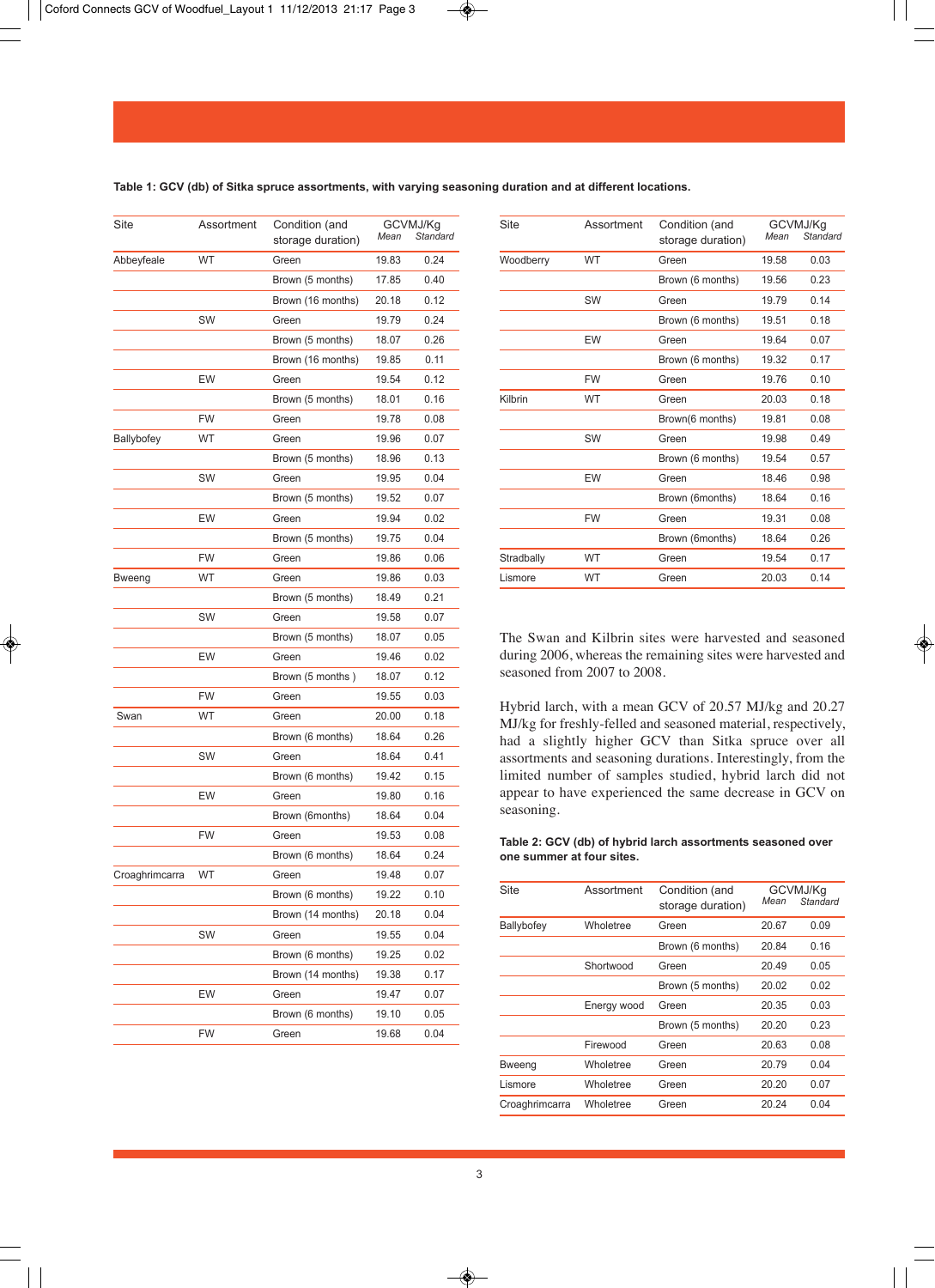

The mean GCV for ash wholetree assortment was 18.99 MJ/kg (Table 3). A comparison of GCVs (Tables 1-3) shows that the mean for ash was slightly lower than Sitka spruce, which in turn was lower than hybrid larch.

**Table 3: GCV (db) of ash green wholetree chips from a number of sites.** 

| GCVMJ/Kq           |  |  |  |
|--------------------|--|--|--|
| Standard deviation |  |  |  |
| 0.21               |  |  |  |
| 0.15               |  |  |  |
| 0.03               |  |  |  |
| 0.20               |  |  |  |
| 0.15               |  |  |  |
| 0.16               |  |  |  |
| 0.08               |  |  |  |
|                    |  |  |  |

A limited seasoning trial of ash wholetree and firewood assortments was undertaken at a number of sites. Seasoning seemed to have had little effect on GCV (Table 4).

**Table 4: Impact of seasoning of ash wholetree and firewood assortments on GCV at Dovea and Greenane.** 

| <b>Site</b> | Assortment | Condition                         |       | GCVMJ/Kq |  |
|-------------|------------|-----------------------------------|-------|----------|--|
|             |            |                                   | Mean  | Standard |  |
| Dovea       | WT         | Green (July)                      | 19.13 | 0.15     |  |
|             |            | Brown (2 months seasoning)        | 19.31 | 0.03     |  |
| Greenane    | WT         | Green (February)                  | 19.03 | 0.03     |  |
|             |            | Brown (7 months seasoning)        | 18.80 | 0.33     |  |
|             | <b>FW</b>  | Green (February)                  | 18.94 | 0.11     |  |
|             |            | Brown (7 months seasoning)        | 19.18 | 0.10     |  |
|             |            | Brown (10 months seasoning) 18.26 |       | 0.03     |  |
|             |            |                                   |       |          |  |

FW: firewood; WT: wholetree

Samples of ash, hybrid larch and Sitka spruce were taken from the Ballybofey site from May 2007 through to February 2008. GCV was determined for the freshly-felled material. The data indicate that the GCV was not duly affected by harvesting time (Table 5).

# **Table 5: GCV (db) of Ballybofey ash, hybrid larch and Sitka spruce in relation to harvesting month.**

| Harvesting month | Assortment |       |                           |              | Species                   |       |                           |  |
|------------------|------------|-------|---------------------------|--------------|---------------------------|-------|---------------------------|--|
|                  |            | Ash   |                           | Hybrid larch |                           |       | Sitka spruce              |  |
|                  |            |       | GCVMJ/Kg                  |              |                           |       |                           |  |
|                  |            | Mean  | <b>Standard Deviation</b> | Mean         | <b>Standard Deviation</b> | Mean  | <b>Standard Deviation</b> |  |
| May 2007         | WT         | 19.26 | 0.04                      | ns           |                           | 20.05 | 0.01                      |  |
|                  | <b>FW</b>  | ns    |                           | ns           |                           | ns    |                           |  |
| <b>July 2007</b> | WT         | 19.20 | 0.11                      | 20.22        | 0.04                      | 20.06 | 0.08                      |  |
|                  | <b>FW</b>  | 19.25 | 0.11                      | ns           |                           | ns    |                           |  |
| August 2007      | WT         | 19.28 | 0.04                      | 19.67        | 0.10                      | 19.81 | 0.09                      |  |
|                  | <b>FW</b>  | 19.19 | 0.04                      | ns           |                           | ns    |                           |  |
| September 2007   | WT         | 19.25 | 0.03                      | 20.40        | 0.02                      | ns    |                           |  |
|                  | <b>FW</b>  | 18.86 | 0.07                      | ns           |                           | ns    |                           |  |
| November 2007    | WT         | 19.31 | 0.09                      | 19.93        | 0.16                      | 19.84 | 0.03                      |  |
|                  | <b>FW</b>  | 19.36 | 0.03                      | ns           |                           | ns    |                           |  |
| February 2008    | WT         | 18.99 | 0.14                      | 19.92        | 0.19                      | 19.8  | 0.14                      |  |
|                  | <b>FW</b>  | 18.84 | 0.02                      | ns           |                           | ns    |                           |  |

FW: firewood; WT: wholetree ns: not sampled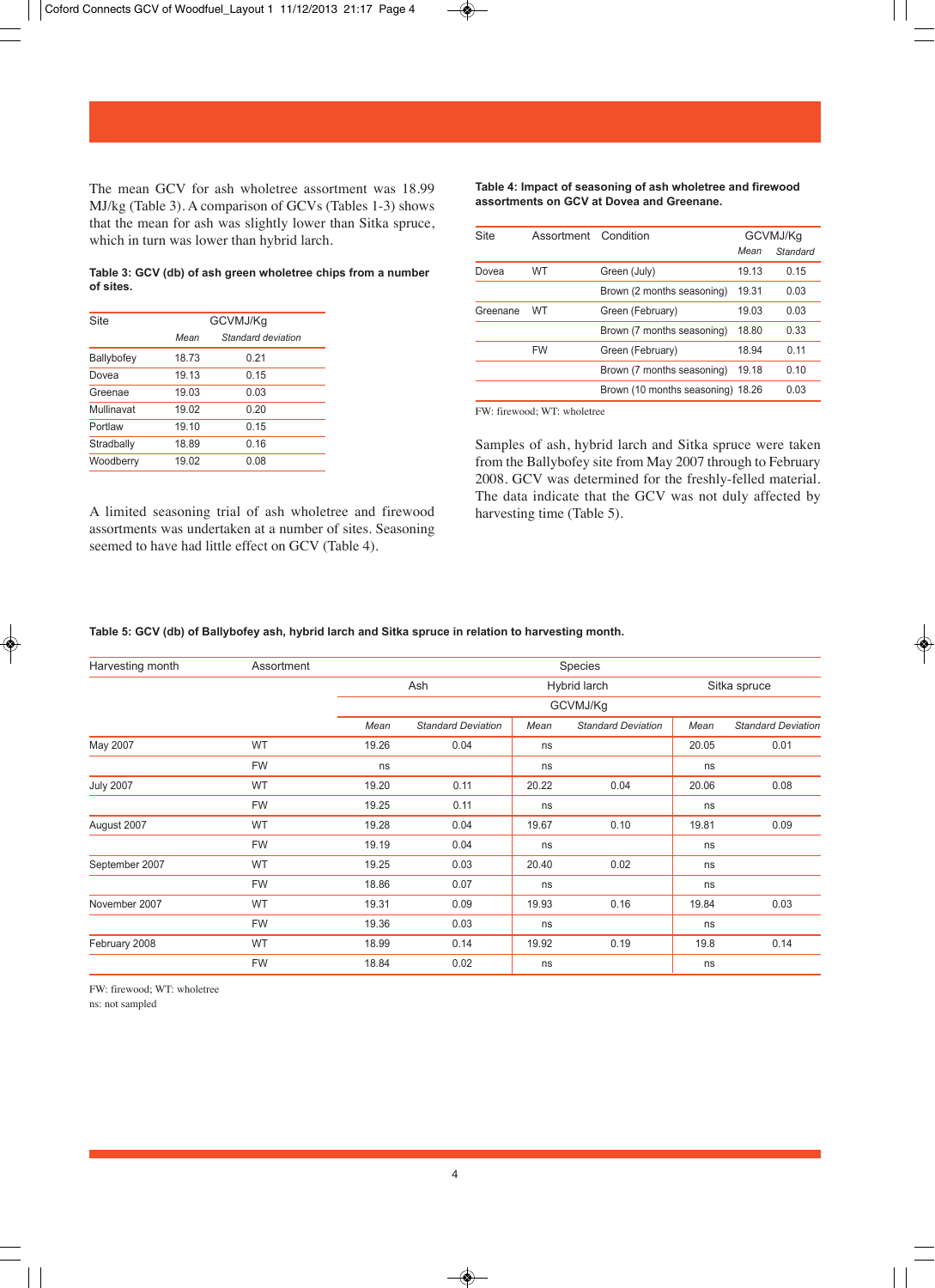According to EN 14961-1:2010 *Solid biofuels – fuel specifications and classes*, the typical GCV for virgin coniferous and broadleaved wood in Europe is 20.4 MJ/kg and 20.1 MJ/kg respectively, with typical variation of 20.1– 20.8 MJ/kg and 19.4–20.4 MJ/kg, on a dry basis.[7].

The values found in this analysis fall within the range indicated.

GCV of a number of species, harvested during the ForestEnergy programme are provided in Table 6. Samples were taken from trees outside the thinning trials. Typically, the trees were smaller than those taken from the trial plots, and as such the bark to wood ratio would be greater. However, the typical GCV of bark and virgin wood are similar. According to EN 14961-1:2010, the typical GCV of bark in Europe, for coniferous and broadleaved species, respectively, is 20.2 MJ/kg and 20.0 MJ/kg [7].

#### **Table 6: GCV of assortments and species from different sites.**

| Site           | Assortment | Species           |       | GCVMJ/Kg |
|----------------|------------|-------------------|-------|----------|
|                |            |                   | Mean  | Standard |
| Ballybofey     | <b>WT</b>  | Alder             | 20.24 | 0.05     |
|                |            | Beech             | 19.65 | 0.04     |
|                |            | Douglas fir       | 20.51 | 0.05     |
|                |            | Japanese larch    | 20.21 | 0.07     |
|                |            | Norway spruce     | 20.39 | 0.07     |
|                |            | Oak               | 21.75 | 0.11     |
|                |            | Red oak           | 19.55 | 0.16     |
|                |            | Red alder         | 19.91 | 0.09     |
|                |            | Sycamore          | 19.56 | 0.05     |
|                |            | Western red cedar | 20.30 | 0.17     |
| Bweeng         | <b>WT</b>  | <b>Birch</b>      | 20.11 | 0.02     |
|                |            | Lodgepole pine    | 20.79 | 0.05     |
| Croaghrimcarra | <b>WT</b>  | Japanese larch    | 20.40 | 0.2      |
|                |            | Lodgepole pine    | 20.12 | 0.10     |
| Dovea          | <b>WT</b>  | Beech             | 19.49 | 0.16     |
|                |            | Sycamore          | 19.28 | 0.08     |
|                | SW         | Oak               | 19.07 | 0.06     |
|                | <b>WT</b>  | Sycamore          | 19.22 | 0.05     |
| Greenane       |            | Oak               | 18.88 | 0.10     |
|                | <b>FW</b>  | Sycamore          | 19.07 | 0.13     |
|                |            | Oak               | 19.11 | 0.02     |
| Lismore        | <b>WT</b>  | Douglas fir       | 19.93 | 0.09     |
|                |            | Japanese larch    | 20.18 | 0.03     |
| Portlaw        | <b>WT</b>  | Oak               | 19.21 | 0.05     |
|                |            | Sycamore          | 19.30 | 0.06     |
| Stradbally     | <b>WT</b>  | Douglas fir       | 20.22 | 0.21     |
|                | <b>WT</b>  | Oak               | 19.18 | 0.04     |
|                | <b>FW</b>  | Oak               | 19.06 | 0.07     |
|                |            |                   |       |          |

FW: firewood, SW: shortwood, WT: wholetree

From equations 1 and 2, the hydrogen content  $(\%)$  is required when converting GCV to NCV. During the ForestEnergy programme  $2006 - 2008$ , the hydrogen content  $(\%)$  was determined for over 100 samples. Samples included different species, assortments and seasoning times. EN 14961-1: 2010: *Solid Biofuels –Fuels specifications and classes* – *Part 1: General requirements*, lists typical values of 6.3% (range 5.6– 7.0%) and 6.2% (range 5.9–6.5%) for coniferous and broadleaved biofuels from virgin wood, with or without insignificant amounts of bark, leaves and needles, respectively. The hydrogen content (%) of the samples was within the range in the EN. For convenience, a default hydrogen value of 6.2% is typically used when converting GCV to NCV [7].

Table 7 shows typical NCV(db) as described in EN 14961-1: 2010: *Solid Biofuels –Fuels specifications and classes – Part 1: General requirements* [7].

#### **Table 7: Typical NCV (db) of broadleaves and conifers.**

| Species group      | Virgin wood materials,<br>with or without insignificant<br>amounts of bark, leaves<br>and needles | Virgin wood materials<br>logging residues |
|--------------------|---------------------------------------------------------------------------------------------------|-------------------------------------------|
|                    | NCV (db) MJ/Kq                                                                                    |                                           |
| <b>Broadleaves</b> | 18.9 (range 18.4-19.2)                                                                            | 18.7 (range 17.8-18.9)                    |
| Conifers           | 19.1 (range 18.7-19.8)                                                                            | 19.6 (range 18.7-19.8)                    |

Tables 8, 9 and 10 shows the average GCV and hydrogen content for Sitka spruce, hybrid larch and ash; freshly-felled and seasoned. These values were used to convert GCV to NCV using the default H content (6.2 %) and the experimentally determined H content, for comparison. The resultant values for the NCV are similar and would generally support the use of the default  $H\%$  value. Typically, the NCV using the experimentally determined H value produced NCV values which were approximately 1 % higher than when the default H value was used.

❀

# **Converting Gross Calorific Value to Net Calorific Value**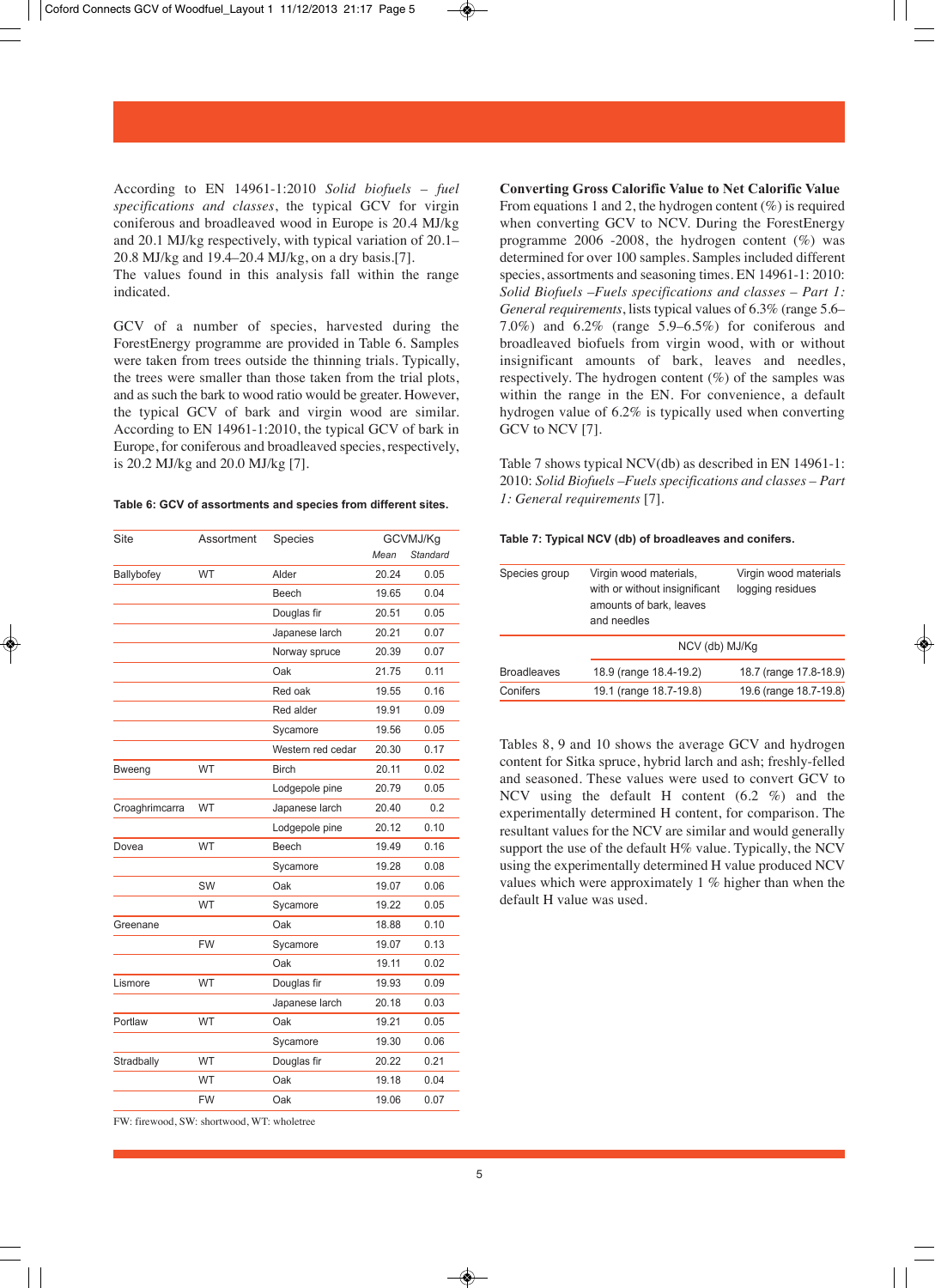**Table 8: GCV (db) and NCV (db) of freshly-felled and seasoned Sitka spruce using default and experimentally determined H values (% H).** 

| Assortment  | Condition | GCV (db) | $H%$ (db) | <b>NCV</b><br>(default H%) | <b>NCV</b><br>(exper H%) |
|-------------|-----------|----------|-----------|----------------------------|--------------------------|
|             |           | MJ/Kg    |           | MJ/Kg                      | MJ/Kg                    |
| Wholetree   | Green     | 19.81    | 5.20      | 18.53                      | 18.74                    |
| Wholetree   | Seasoned  | 19.21    | 5.17      | 17.93                      | 18.14                    |
| Shortwood   | Green     | 19.61    | 5.30      | 18.33                      | 18.52                    |
| Shortwood   | Seasoned  | 19.18    | 5.19      | 17.90                      | 18.11                    |
| Energy wood | Green     | 19.47    | 5.16      | 18.19                      | 18.41                    |
| Energy wood | Seasoned  | 18.96    | 5.17      | 17.68                      | 17.89                    |
| Firewood    | Green     | 19.64    | 5.13      | 18.36                      | 18.80                    |
| Firewood    | Seasoned  | 18.64    | 5.06      | 17.36                      | 17.60                    |

nd: not determined

**Table 9: GCV (db) and NCV (db) of freshly-felled and seasoned hybrid larch using default and experimentally determined H values (% H).** 

| Assortment | Condition | GCV (db) | $H%$ (db) | <b>NCV</b><br>(default H%) | <b>NCV</b><br>(exper H%) |
|------------|-----------|----------|-----------|----------------------------|--------------------------|
|            |           | MJ/Kg    |           | MJ/Kg                      | MJ/Kg                    |
| WT         | Green     | 20.36    | 5.07      | 19.08                      | 19.32                    |
|            | Seasoned  | 20.84    | nd        | 19.56                      |                          |
| SW         | Green     | 20.49    | nd        | 19.21                      |                          |
|            | Seasoned  | 20.02    | nd        | 18.74                      |                          |
| EW         | Green     | 20.35    | 5.07      | 19.07                      | 19.31                    |
|            | Seasoned  | 20.20    | 5.07      | 18.92                      | 19.16                    |
| <b>FW</b>  | Green     | 20.63    | nd        | 19.35                      |                          |

EW: energy wood, FW: firewood, SW: shortwood, WT: wholetree nd: not determined

**Table 10: GCV(db) and NCV(db) of freshly-felled and seasoned ash using default and experimentally determined H values (% H).**

| Assortment | Condition | GCV (db) | $H%$ (db) | <b>NCV</b><br>(default H%) | <b>NCV</b><br>(exper H%) |
|------------|-----------|----------|-----------|----------------------------|--------------------------|
|            |           | MJ/Kg    |           | MJ/Kg                      | MJ/Kg                    |
| Wholetree  | Green     | 18.99    | 5.21      | 17.71                      | 17.92                    |
|            | Seasoned  | 19.04    | nd        | 17.76                      |                          |
| Firewood   | Green     | 18.94    | 5.16      | 17.66                      | 17.88                    |
|            | Seasoned  | 18.80    | nd        | 17.52                      |                          |

nd: not determined

From a commercial perspective, NVC as received (ar), is the most informative calorific value. It describes the energy content of biomass with the moisture content as received. Tables 11, 12 and 13 show the relationship between GCV and NCV (ar) for freshly-felled and seasoned Sitka spruce, hybrid larch and ash, respectively, over a range of moisture contents.

### **Table 11: GCV(db) and NCV(ar) of freshly-felled and seasoned Sitka spruce using default and experimentally determined hydrogen values (% H).**

| Assortment Condition |          | GCV   | <b>NCV</b><br>(Moisture<br>content 25%) |             | <b>NCV</b><br>(Moisture<br>content 35%) |             | <b>NCV</b><br>(Moisture<br>content 45%) |             |  |
|----------------------|----------|-------|-----------------------------------------|-------------|-----------------------------------------|-------------|-----------------------------------------|-------------|--|
|                      |          |       | Default<br>H%                           | Exper<br>H% | Default<br>H%                           | Exper<br>H% | Default<br>H%                           | Exper<br>H% |  |
|                      |          |       |                                         |             |                                         | MJ/Kg       |                                         |             |  |
| WT                   | Green    | 19.81 | 13.00                                   | 13.21       | 10.79                                   | 11.00       | 8.58                                    | 8.79        |  |
|                      | Seasoned | 19.21 | 12.55                                   | 12.77       | 10.40 10.61                             |             | 8.25 8.46                               |             |  |
| SW                   | Green    | 19.61 | 12.85                                   | 13.04       |                                         | 10.66 10.85 | 8.47                                    | 8.66        |  |
|                      | Seasoned | 19.18 | 12.53                                   | 12.74       |                                         | 10.38 10.59 | 8.23 8.44                               |             |  |
| EW                   | Green    | 19.47 | 12.75                                   | 12.96       |                                         | 10.57 10.79 | 8.39                                    | 8.61        |  |
|                      | Seasoned | 18.96 | 12.37                                   | 12.58       |                                         | 10.24 10.45 | 8.11                                    | 8.33        |  |
| <b>FW</b>            | Green    | 19.64 | 12.88                                   | 13.10       |                                         | 10.68 10.90 | 8.49                                    | 8.71        |  |
|                      | Seasoned | 18.64 | 12.13                                   | 12.36       |                                         | 10.03 10.27 | 7.94                                    | 8.17        |  |

EW: energy wood, FW: firewood, SW: shortwood, WT: wholetree

# **Table 12: GCV(db) and NCV(ar) for freshly-felled and seasoned hybrid larch using default and experimentally determined hydrogen values (% H).**

| Assortment Condition |          | GCV   | <b>NCV</b><br>(Moisture<br>content 25%) |             | <b>NCV</b><br>(Moisture<br>content 35%) |             | <b>NCV</b><br>(Moisture<br>content 45%) |    |
|----------------------|----------|-------|-----------------------------------------|-------------|-----------------------------------------|-------------|-----------------------------------------|----|
|                      |          |       | Default<br>H%                           | Exper<br>H% | Default<br>H%                           | Exper<br>H% | Default Exper<br>H%                     | H% |
|                      |          |       |                                         |             | MJ/Kg                                   |             |                                         |    |
| WT                   | Green    | 20.36 | 13.42                                   | 13.65       | 11.15 11.38                             |             | 8.88                                    |    |
|                      | Seasoned | 20.84 | 13.78                                   |             | 11.46                                   |             | 9.15                                    |    |
| SW                   | Green    | 20.49 | 13.51                                   |             | 11.23                                   |             | 8.96                                    |    |
|                      | Seasoned | 20.02 | 13.16                                   |             | 10.93                                   |             | 8.70                                    |    |
| EW                   | Green    | 20.35 | 13.41                                   | 13.64       | 11.14                                   | 11.38       | 8.88                                    |    |
|                      | Seasoned | 20.2  | 13.30                                   | 13.53       | 11.05 11.28                             |             | 8.80                                    |    |
| <b>FW</b>            | Green    | 20.63 | 13.62                                   |             | 11.33                                   |             | 9.03                                    |    |

EW: energy wood, FW: firewood, SW: shortwood, WT: wholetree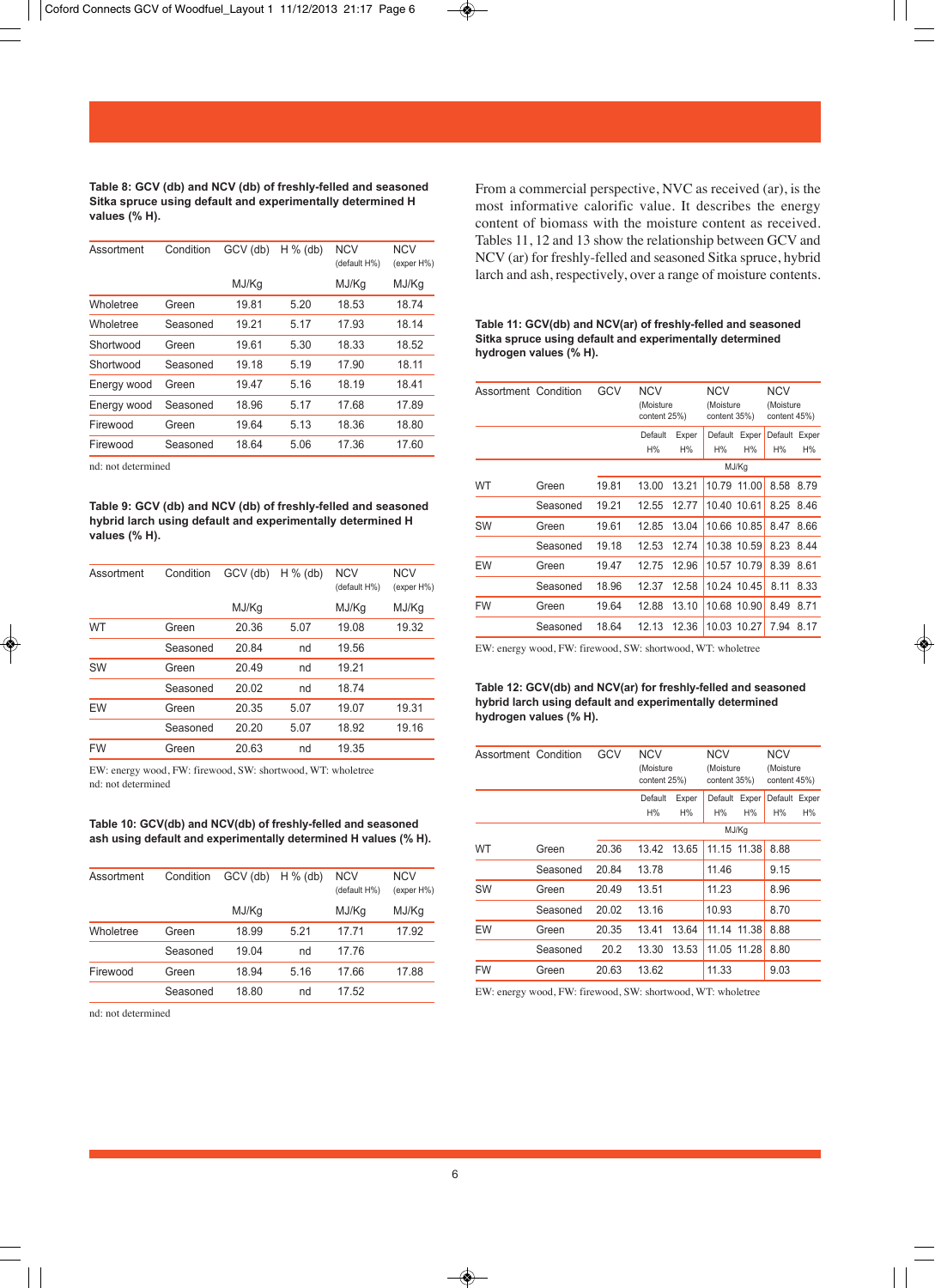**Table 13: GCV(db) and NCV(ar) for freshly-felled and seasoned ash using default and experimentally determined hydrogen values (% H).**

| Assortment Condition |          | GCV   | <b>NCV</b><br>(Moisture<br>content 25%) |             | <b>NCV</b><br>(Moisture<br>content 35%) |       | <b>NCV</b><br>(Moisture<br>content 45%) |      |
|----------------------|----------|-------|-----------------------------------------|-------------|-----------------------------------------|-------|-----------------------------------------|------|
|                      |          |       | Default<br>H%                           | Exper<br>H% | Default Exper<br>H%                     | H%    | Default Exper<br>H%                     | H%   |
|                      |          |       |                                         |             |                                         | MJ/Kg |                                         |      |
| <b>FW</b>            | Green    | 18.94 | 12.35                                   | 12.57       | 10.23 10.44                             |       | 8.10                                    | 8.32 |
|                      | Seasoned | 18.8  | 12.25                                   |             | 10.14                                   |       | 8.03                                    |      |
| WT                   | Green    | 18.99 | 12.39                                   | 12.59       | 10.26 10.46                             |       | 8.13                                    | 8.35 |
|                      | Seasoned | 19.04 | 12.43                                   |             | 10.29                                   |       | 8.16                                    |      |

FW: firewood, WT: wholetree

Equations 3 and 4, presented in the introduction, are typically used in transacting woodfuels to estimate the NCV of a biomass fuel for any moisture content. Table 14 shows the estimated NCV over the moisture content range described in Tables 11, 12 and 13.

### **Table 14: Estimated NCV (ar) using equations 3 and 4.**

| Species group      |       | Moisture content % |      |  |  |
|--------------------|-------|--------------------|------|--|--|
|                    | 25    | 35                 | 45   |  |  |
|                    |       | NCV (MJ/Kg)        |      |  |  |
| <b>Broadleaves</b> | 13.59 | 11.5               | 9.35 |  |  |
| Conifers           | 1379  | 11.63              | 946  |  |  |

The energy contents NCV(ar) as calculated by the standard formula differ substantially from the energy contents NCV(ar) calculated using experimentally determined or assumed hydrogen content of the fuel. As the moisture content increases the difference in the NCV(ar) from tables 11, 12 and 13 and those estimated in table also increases. The values calculated by the formula are between 4 and 16% higher for Sitka spruce, 1 and 8% higher for larch and 7 and 14% higher for ash.

To date, suppliers of wood fuel have been paid according to equations 3 or 4 or something very similar. Often payment has been per tonne, depending on moisture content. A wood fuel price calculated on the basis of the energy content outlined here would need to be in the region of 10-12% higher than heretofore paid, in order that the price per tonne at a given moisture content remains the same.

# **Conclusions**

- GCV of hybrid larch is greater than Sitka spruce, which is greater than ash.
- GCV does not appear to be significantly influenced by location or seasoning, except in Sitka spruce which showed a lowering of GCV on initial seasoning.
- GCVs for ash and Sitka spruce (Table 15 were within the range quoted in EN 14961–1: 2010 *Solid Biofuels- fuel specifications and classes*.
- The GCV for hybrid larch (Table 15) was slightly higher than the range quoted in EN 14961–1.

**Table 15: Average GCV of ash, hybrid larch and Sitka spruce assortments, green and seasoned.** 

| Assortment  | Condition |       | Species             |              |
|-------------|-----------|-------|---------------------|--------------|
|             |           | Ash   | <b>Hybrid Larch</b> | Sitka spruce |
|             |           |       | <b>GCV MJ/Kg</b>    |              |
| Energy wood | Green     | ns    | 20.35               | 19.47        |
|             | Seasoned  | ns    | 20.20               | 18.96        |
| Shortwood   | Green     | ns    | 20.49               | 19.61        |
|             | Seasoned  | ns    | 20.02               | 19.18        |
| Wholetree   | Green     | 18.99 | 20.36               | 19.81        |
|             | Seasoned  | 19.04 | 20.84               | 19.21        |
| Firewood    | Green     |       |                     | 19.64        |
|             | Seasoned  |       |                     | 18.64        |

ns: not sampled

- NCV determined from GCV, using the default value for the % hydrogen was always slightly lower than when using the experimentally determined % hydrogen (approximately 1%).
- The NCV (db) of hybrid larch and ash were within the range quoted in EN 14961–1: 2010 whereas the NCV (db) of Sitka spruce was slightly lower than the quoted range.
- Across all species the estimated NCV (ar) using equations 3 and 4 are higher than the experimentally determined NCV (ar), irrespective of whether the default % hydrogen value or an experimentally determined value was used.
- If the more correct measured value of NCV is to be used in contracts, the price per energy unit should be increased, so that the price per tonne of fuel remains the same for the supplier.